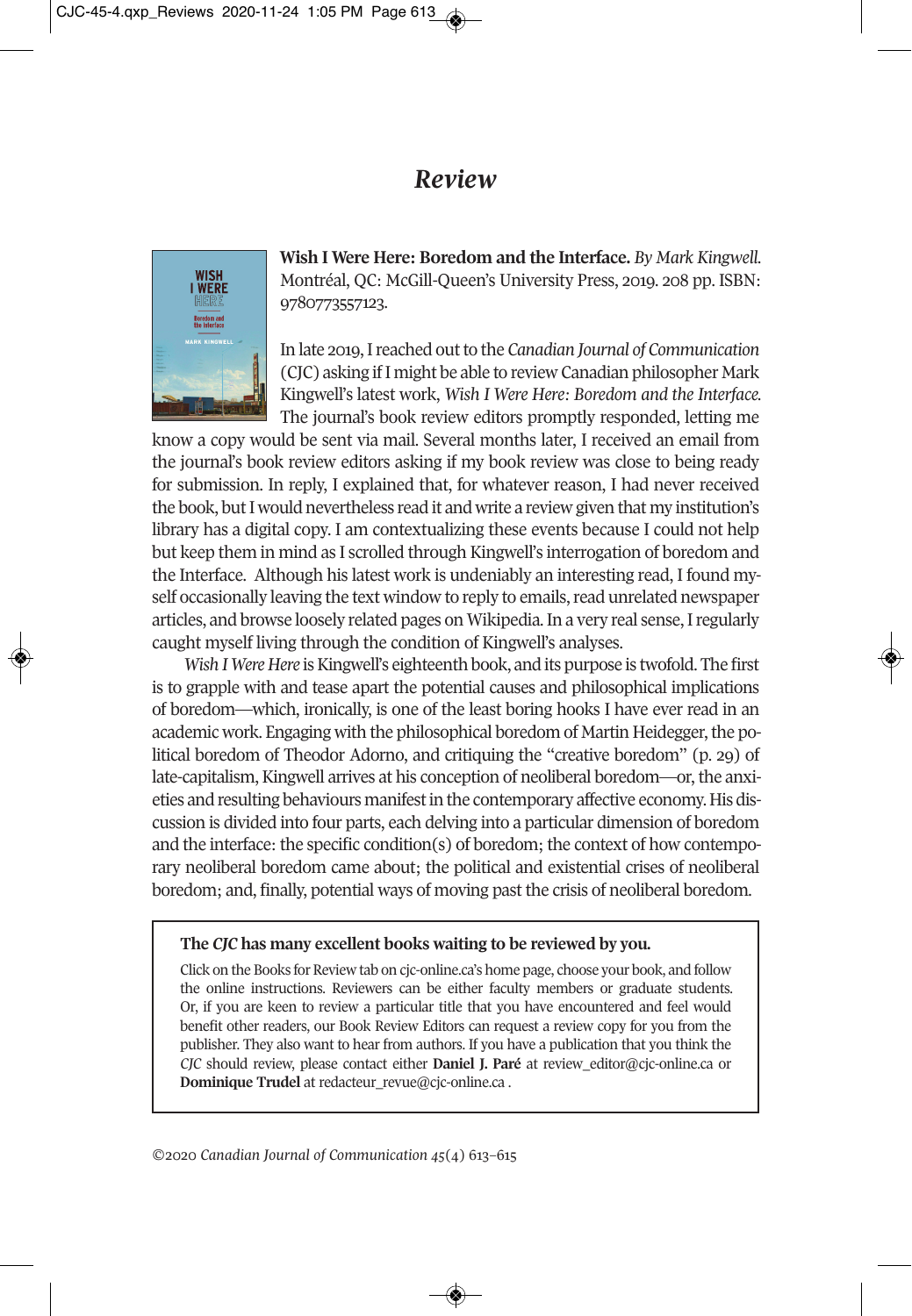614 *Canadian Journal of [Communication,](http://cjc-online.ca)* Vol 45 (4)

For Kingwell, neoliberal boredom entails constantly needing—or being told one needs—to upgrade the self and one's commodities; an obsession with the speed and efficiencies of daily life and devices; and the ideological belief that happiness or satisfaction is always somewhere just over the horizon. For example, he presents airports as literal utopias that exist only as sites we must occupy while waiting to go someplace else. That is, "boring" places. Here, however, Kingwell glosses over the incredible amount of labour and planning that goes into (re)producing these "nowhere-zones" (p. xii). While airports, along with train stations, bus terminals, and othertravel hubs, certainly represent spaces of waiting and unavoidable boredom for most people, they also are workspaces where many people spend a significant amount of their adult lives. Despite doing an excellent job of addressing the technologies in perpetuating neoliberal boredom, Kingwell leaves the labour practices that go into reproducing boredom and boring spaces largely unexamined. As such, the general philosophical contribution of his analysis would be strengthened by his having engaged more directly with the reproductive labour of boredom (i.e., not just boring jobs, but jobs that (re)produce the conditions of boredom). Readers who are familiar with Kingwell's past writings and sense of humour are likely to query why he does not have more to say about the idea of people whose livelihoods revolve around the (re)production of boredom itself.

Similarly, when engaging with Adorno's notion of the political and politicized boredom in late-capitalism, Kingwell notes that in spite of being rhetorically constructed as "independent contractors" who work for themselves, gig labourers, and the gig economy more broadly, represent a profound sense of alienation and exploitation; put simply, they are situated within a system of flux and removed from the value they produce. For gig workers, boredom manifests as a "hurry up and wait" (p. 39) mentality that can either be addressed politically or internalized and unthinkingly accepted as the new economic reality. Here also, Kingwell overlooks the philosophical absurdity of individuals finding and/or creating meaning in gigs, as well as other socalled "bullshit jobs" (p. 72). For example, how do happy line cooks or joyful telemarketers, who create meaning from mostly boring tasks, factorinto the crisis of neoliberal boredom? The obvious response from a critical theory lens rests in these individuals suffering from some form of false consciousness or cognitive dissonance.

The book's second purpose is to address what Kingwell labels "the interface," and its relationship(s) to neoliberal boredom.In addition to more obvious digital interfaces such as the screen, which encompasses the bulk of Kingwell's critical analysis, interface, here, is conceptualized as "interstitial spaces where we are not quite ourselves" (pp. xii, 46). Put simply, it is the nexus of platform, content, and user, including doorways, turnstiles, windows, and borders. Echoing Marshall McLuhan, Kingwell notes that the restlessness of contemporary interfaces is such that, by their nature, they, as media, change our experiences with them from what creators or producers, and even we as consumers, originally intend. For example, we visit digital song libraries to find something to listen to, yet even with hundreds or thousands of options we end up endlessly scrolling until the act of scrolling itself becomes the activity that gives us pleasure.

Politically, Kingwell argues that Donald Trump and the "post-truth" (p. 89) era are perfectly situated for neoliberal boredom, writing that "the longstanding Western

◈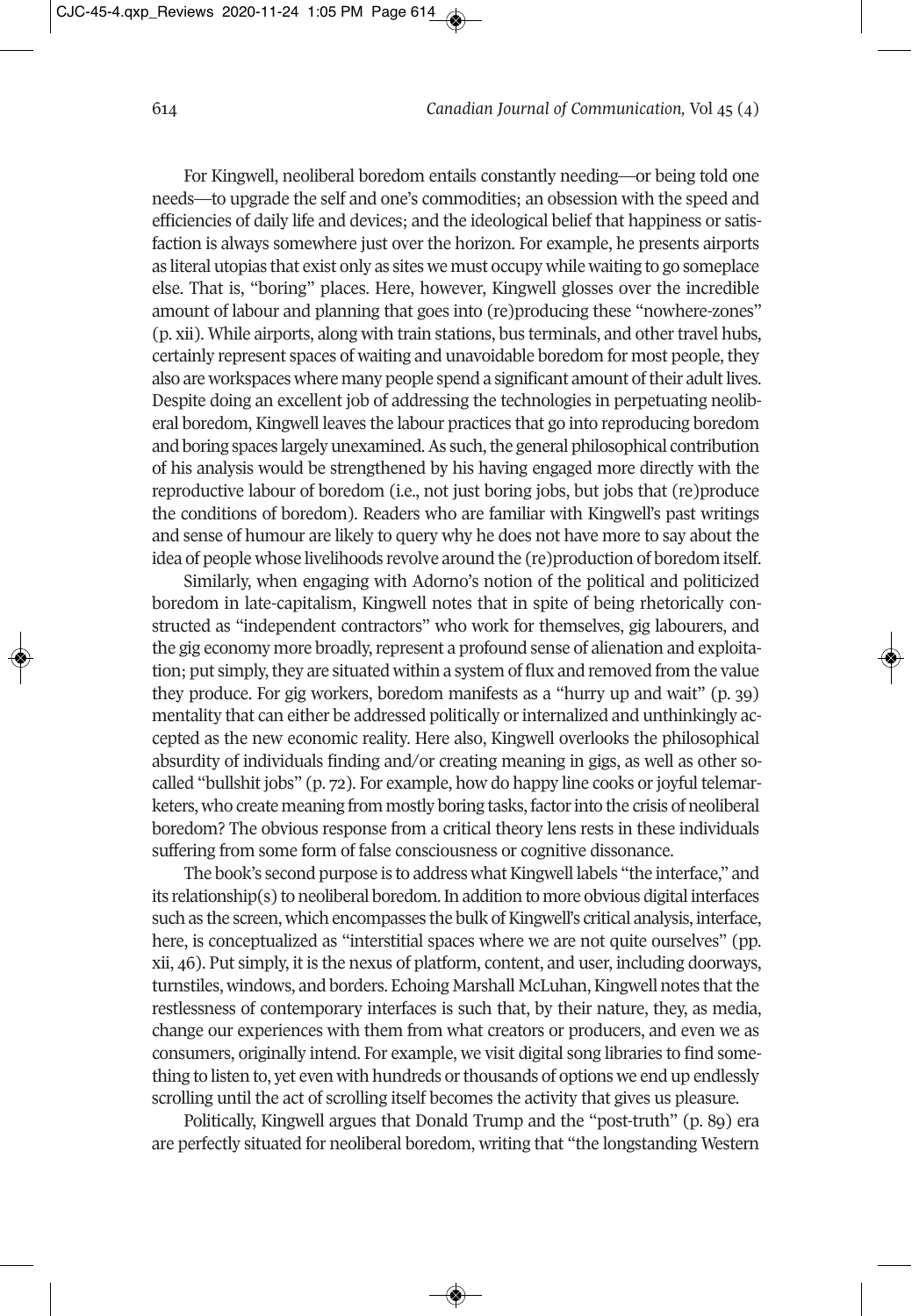#### *Reviews* 615

philosophical project has reached its endgame, and its results are in: not only can anyone say anything, but the anyone saying anything can be the highest elected official in the most powerful nation on Earth" (p. 74). Trump (especially through Twitter) thus stands as both a beneficiary and an example of postmodern post-truthism, though he certainly is not the cause. Kingwell critiques the fact that Twitter, with its emotive tendencies and limited characters, encourages us-versus-them shouting matches rather than any sustained or civil discourse. This concern with civility is consistent with his career-long interest in the reasonable means by which people can engage in democratic discourses and genuine debate. Kingwell is also critical of the fact that the digital interfaces so many people seemingly use as a distraction from neoliberal boredom—or a retreat from the politics of everyday life—end up pulling people into uncivil, polarized, and unproductive political discourses.In other words, people download Twitter to distract themselves from the boredom they experience as a result of being alienated from modern politics only to end up being intensely, though superficially, engaged in political discourses.

Kingwell calls the Habermasian "utopia of a rational public sphere" (p. 79) an illusion, countering that civil discourse through social media and similar digital interfaces is likely impossible, not least because, even in traditional interpersonal exchanges reasonable debate often fails to work. He thus contends that we need structural means, or scaffolding, by which to limit or mediate ourinterface addictions. This could, for instance, include regimens or schedules for media use; fasting, reflection, and meditation periods; and other techniques to combat neoliberal boredom. More generally, Kingwell recommends societal scaffolding in the sense of "participant-accepted discourse norms, penalties on unhelpful public outrage, and aggressively regulated social media" (p. 82), as well as the banning of media panel discussions in order to refine, or re-establish, any sense of civil public discourse. This said, he is pessimistic about the likelihood of any of these solutions being adopted. To this end, he sardonically highlights some of the more colourful backlash he has received in response to such suggestions.

Kingwell ultimately encourages us to "dwell, wonder, and reflect" (p. 146) on our recurring boredoms rather than succumb to the swipe logic and interface addiction of neoliberal boredom. Philosophical reflection is his answer to individual bouts of boredom, though he acknowledges that collective actions in addressing this persistent social malaise are more difficult to implement than continuous critiques of the self and surrounding social structures. Still, his prescriptive arguments regarding scaffolding and other means for addressing the conditions of incivility on social media would be strengthened by his having set out more concrete strategies for implementing the measures he proposes. Overall, *Wish I Were Here* showcases Kingwell's renowned wit and style, and the book serves as an excellent read for anyone interested in philosophy, communication, or politics.

◈

Ryan J. Phillips, *Ryerson University*